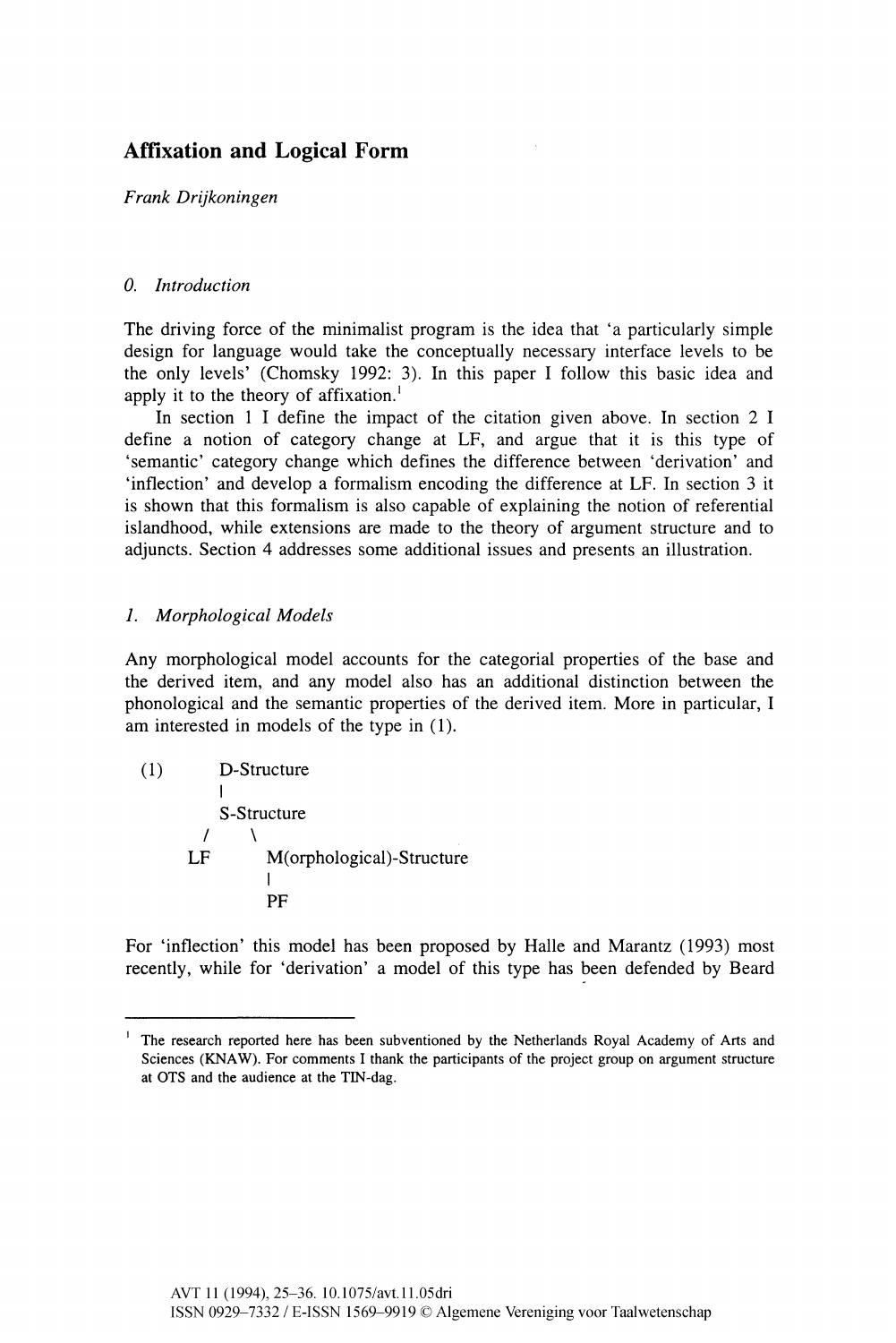(1987) - pace some terminological changes. The model in (1) amounts to a 'process-based' type of morphology, a model in which affixes are merely a reflex of more abstract syntactic-semantic operations. As Don (1993) argues, this accounts for at least the following three phenomena. First, it is possible to spellout one syntactic-semantic process via different affixes (e.g. event nominalizations may be spelled out with *-ion, -merit, -age, -ing* and others); second, it is possible to have one affix participate in several distinct syntactic-semantic processes (e.g. *er* spells out a deverbal agent nominal or the comparative of an adjective); third, one is capable of accounting for the so-called ordering paradoxes - these simply amount to the availability of two representations for any derived item, where each representation is based on different and possibly conflicting criteria (cf. also Hoekstra, v.d. Hulst and v.d. Putten 1987 or Ackema and Don 1992).

If now one likes to proceed in the direction of a 'minimalist' morphology based on models of the type in (1), one should arrive at (2).

(2) Generalized Transformations | PF -- (MS) -- Spell-out | LF

For morphology the move is much easier than for syntax. First of all, there is evidence for a spell-out point: a stray-affix filter of the type that can be found in Baker (1988) in fact is nothing more and nothing less than the stipulation that GT must combine the affix with a base prior to Spell-out. However, beyond this property, I have found no particular constraint in the literature that should operate on S-structure in the morphological model in (1). This is relevant, as the bulk of the problem for syntax proper is the existence of specific properties which were standardly associated to this level. With respect to D-structure, the solutions proposed for syntax proper simply carry over to the the morphological model. In sum, doing 'minimalist' morphology does not have much influence on the redefinition of the theory. In fact, one might even like to say that morphology has always been 'minimalist' in the sense that there never has been hard evidence for more than two levels of representation.

There is at least one effect due to minimalism for morphology. The phenomenon of 'blocking' reduces to an instance of economy. Take e.g. the blocking of a derived item by a lexical item with a comparable meaning (\*s*tealer, thief*); with *thief* the derivation takes 0 steps, while with *stealer* the derivation has at least one step: the shortest and/or the fewest step requirement gives the desired result. As has been noted, blocking is related to synonymy and therefore rather lax; this is not a problem for economy, as economy does not compare derivations that lead to different meanings (taking a less econominal morphological route may thus be motivated by the desire to create a meaning difference).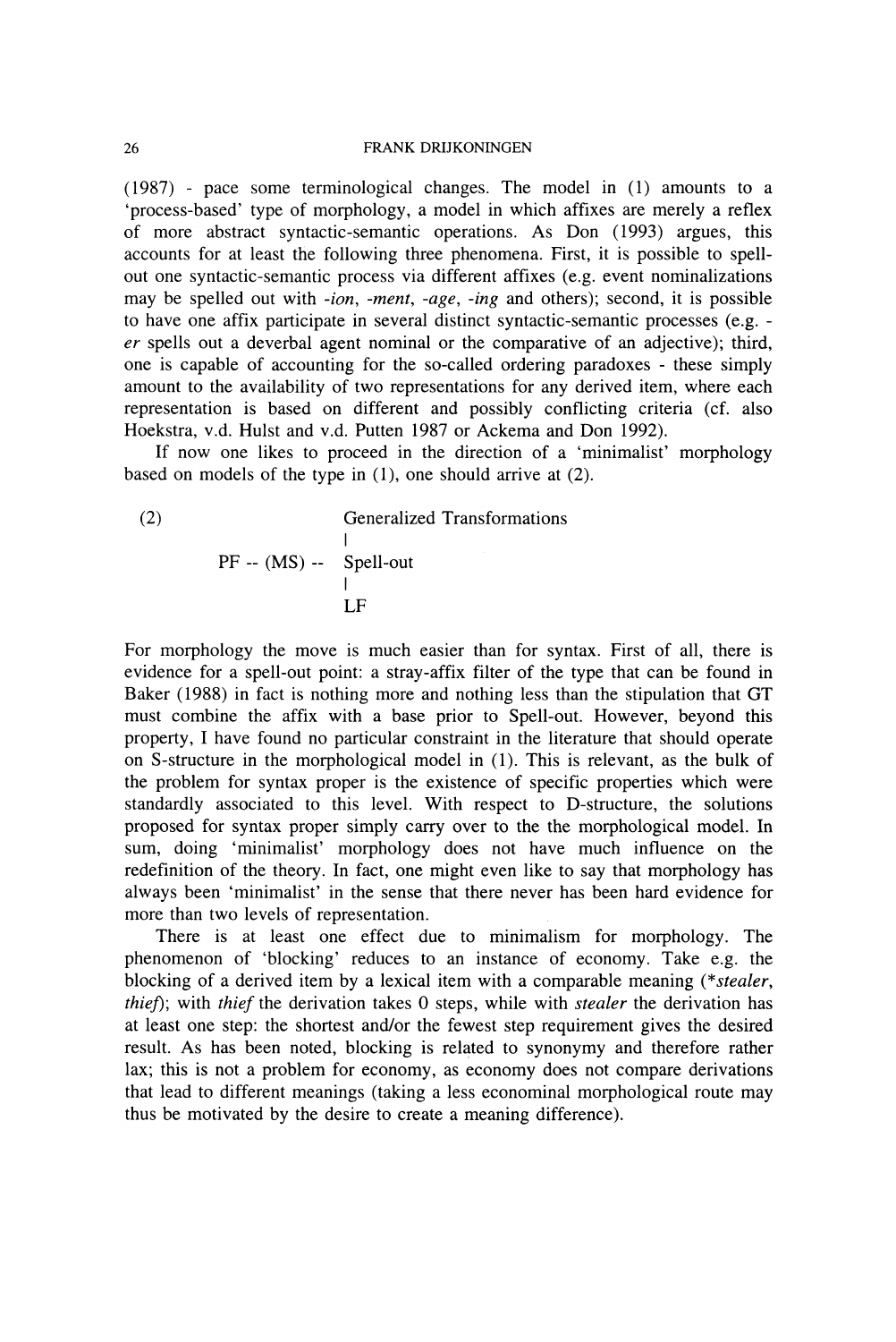The model in (2) also has one other effect that is relevant with respect to standard GB theorizing. As GT in (2) now treats 'affixation' as one phenomenon, the distinction between 'derivation' and 'inflection' is lost. The GB-standard is that 'derivation' is treated in the lexicon, while 'inflection' is treated by the syntax. With two levels of representation only and one type of computation, the distinction is lost. In other words, for 'affixation' I assume that the GTcomputation generalizes. This in turn entails that either PF or LF is relevant for the distinctions that are made between 'derivation' and 'inflection'. On the basis of the assumption that the PF-interface is nothing more and nothing less than the specified string which is the input for the articulatory-perceptual grammar-external system, PF does not seem to be suitable. My view that PF is unsuitable does not necessarily mean that the morpho-phonological component which generates the PF strings is unsensitive to the differences (level-ordering might be a case in point, but it should be noted that Kiparsky (1982) argues that 'inflection' is not a phonologically unified phenomenon). In the minimalist program it should therefore be LF that accounts for these differences. Here I elaborate this track.

Before proceeding, one large note of caution. Claiming that the GTcomputation generalizes over all types of affixation does not say anything about the separation of affixation from syntax. In fact, the slogan that 'all affixation is alike' has generally led to lexicalism. This is not necessarily so, it could also lead to what might be called 'syntacticism'. Syntacticism relies on the fact that joining a base with an affix is an operation of Head-joining, where e.g. the Righthand Head Rule is a surface effect of the general property of syntax that adjunction is to the left (Kayne (1993)). For the moment two options are available:



That is, with lexicalism, the models given in (1) or (2) are encapsulated in the lexicon which outputs readily formed words with affixes, an extended lexicon. In Chomsky (1992) these would be subject to the checking formalism in syntax proper, where syntax proper has the same model. With syntacticism however, there only is one system. I assume the syntacticist hypothesis, model (3B), while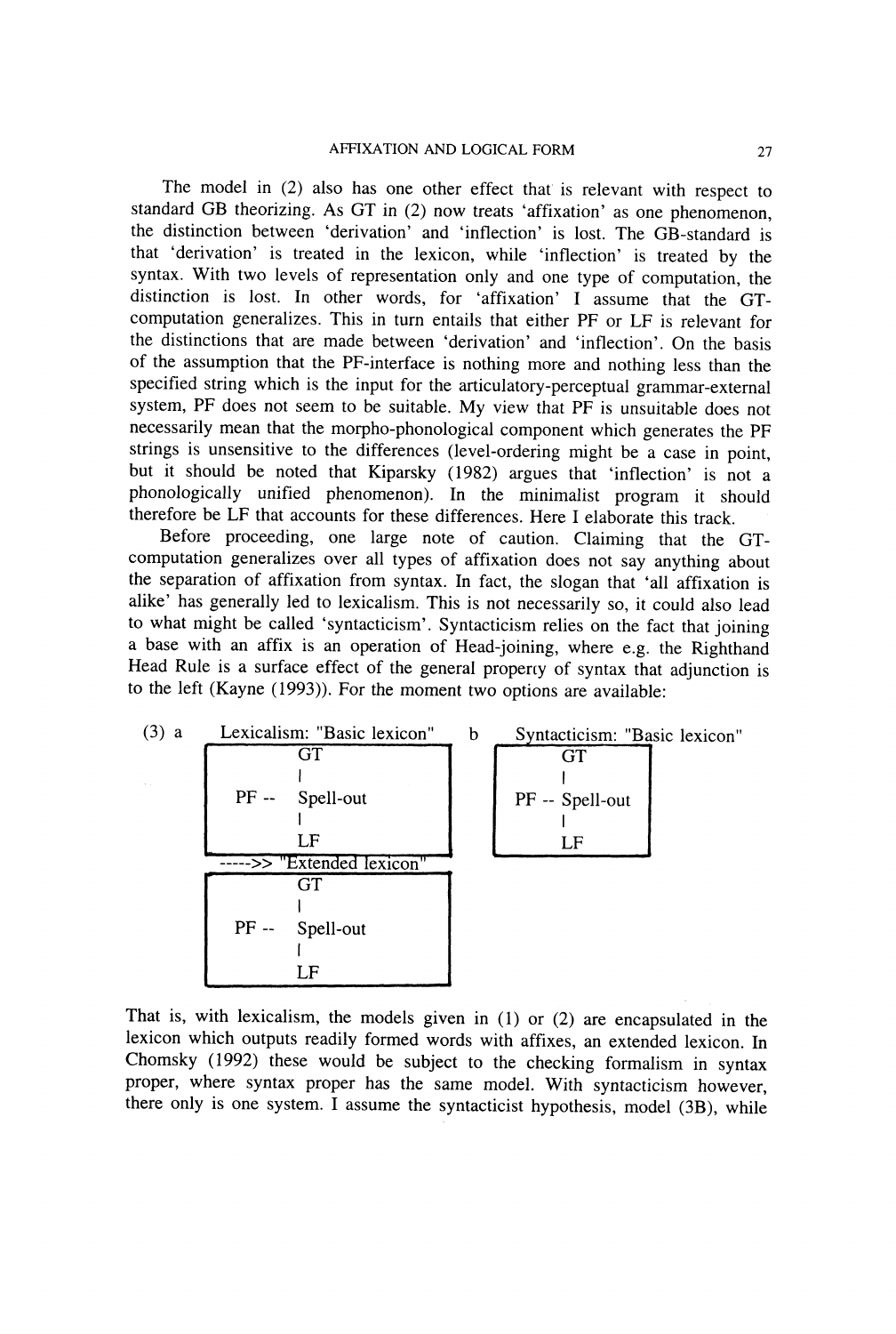delegating some discussion to section 4. Note however that both models lead to the conclusion that the distinction between 'inflection' and 'derivation' is a matter to be settled at LF, whether it is the first box in (3A) or the sole box in (3B).

### *2. Syntactic and semantic category changes*

As the major problem now is the definition of the differences between 'derivation' and 'inflection' at LF, it is useful to make a distinction between 'syntactic' categories and 'semantic' categories. Independently, there have been several proposals as to the LF-interpretation of the syntactic categories V,N,A: E(VENT), R(EFERENT), P(ROPERTY) respectively. Although several sub- and crossclassifications are available, this set is sufficient in this paper. It leads to lexical information of the following type for basic elements: *dog* {syncat:N, semcat:R}, *nice* {syncat:A, semcat:P}, *sing* {syncat:V, semcat:E}.

The basic question is to know which type of categories define the difference between 'inflection' and 'derivation' - the syntactic ones (V,N,A) or the semantic ones (E,R,P)? As we argued above that LF has to define the difference, the prediction would be that the semantic ones are dominant. This is indeed what I will argue here.

. First, consider 'derivation'. When deriving *modernize* from *modern* one changes the syntactic category (A becomes V), but one also changes the semantic category (P becomes E). Abstracting from known problems such as diminutives, let us take this example as illustrative and state (4):

(4) Derivation: simultaneous change syncat - semcat.

As the change is simultaneous, it is impossible to untangle what is the matter, but now consider the following list of processes, which have been argued to illustrate 'nominalizations in syntax' or 'adjectivizations in syntax', (5), a list extendable in several directions.

- (5) a Nominalized infinitives in Dutch (cf. Hoekstra 1986)
	- b Gerundive nominals in English (cf. Chomsky 1970)
	- c Present participles in Germanic (cf. Drijkoningen 1992)
	- d Passive and perfective participles in French (cf. Drijkoningen 1992)

What is happening in all these cases is that the meaning of the verb is preserved, while the constuctions function as nominal or adjectival constituents for other properties (e.g. nominalized infinitives must occur in Case-bearing positions). In fact, gerundive *-ing,* the infinitival ending and participle morphologies are in the same paradigm as TENSE. With respect to TENSE, I assume it is an Operator, cf.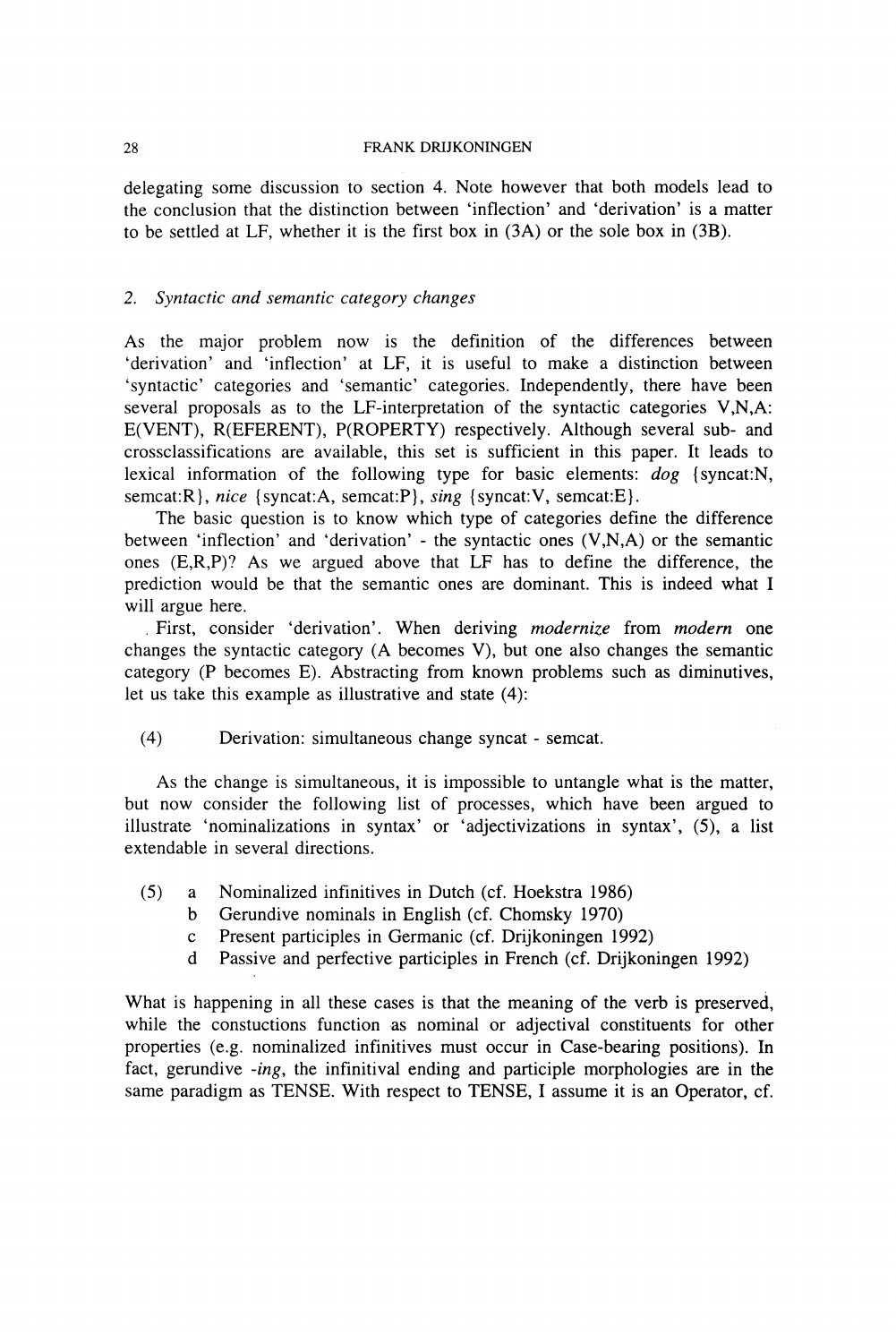Pollock (1989). According to Higginbotham (1985) the TENSE-Operator binds the Event-variable of the verb:  $T < Op > [$  ..  $V < E >$  .. ].

Once affixes may be operators, the constructions in (5) are accounted for by saying that they have the same semantic category as TENSE - Operator - while being of the syntactic category A or  $N<sup>2</sup>$ . As an Operator they license the Evariable of the verb, thus accounting for the preservation of the verbal meaning. This is illustrated in (6).

(6) a  $N < Op_i > [$   $N < Ev > .1]$ b  $A < Op_i > [$   $\ldots$   $V < Ev_i > \ldots]$ 

In more general terms, I propose that the difference between the processes in (5) and 'derivational' processes is a difference in licensing of the E-variable. The list in (5) changes the syntactic category but licenses the E-variable. In other words:

(7) Inflection: syncat change without semcat change.

To sum up so far, the inflectional class of elements receives the general characterization in  $(8a)$ , while for derivational elements I propose  $(8b)$  - that is, the fact that *modernize* is an Event is caused by the fact that *-ize* is not an Operator, but an item with its own semantic variable (*-ize* {syncat:V, semcat:E}).

(8) a Inflectional class of affixes: Operator;  $\{V, A, N\}$  [ <Variable;>  $\{V, A, N\}$  ] b Derivational class of affixes:  $\langle$ Variable> {V,A,N} [ $\langle$ Variable<sub>sty</sub>> {V,A,N} ]

The properties with respect to the change in semantic category define the difference between 'derivation' and 'inflection', not the properties with respect to the change in syntactic category. Put differently, Generalized Transformations are capable of changing the syntactic category, while LF defines the difference as a difference in reading between licensed and unlicensed variables of the E,R,P type. Operators license the E,R,P variables, while derivational functors bear their own E,R,P type Variable.

As to the question what happens to the embedded variable under a derivational process, I have encoded this as 'arb'. This means that I propose that head-variables of the type illustrated can also be 'arb' in interpretation. The notion of 'arb' has always been used for maximal projections (mostly NP), I propose that the 'arb' interpretation may also hold for heads. In this way, a

<sup>&</sup>lt;sup>2</sup> For TENSE I use V as syntactic category.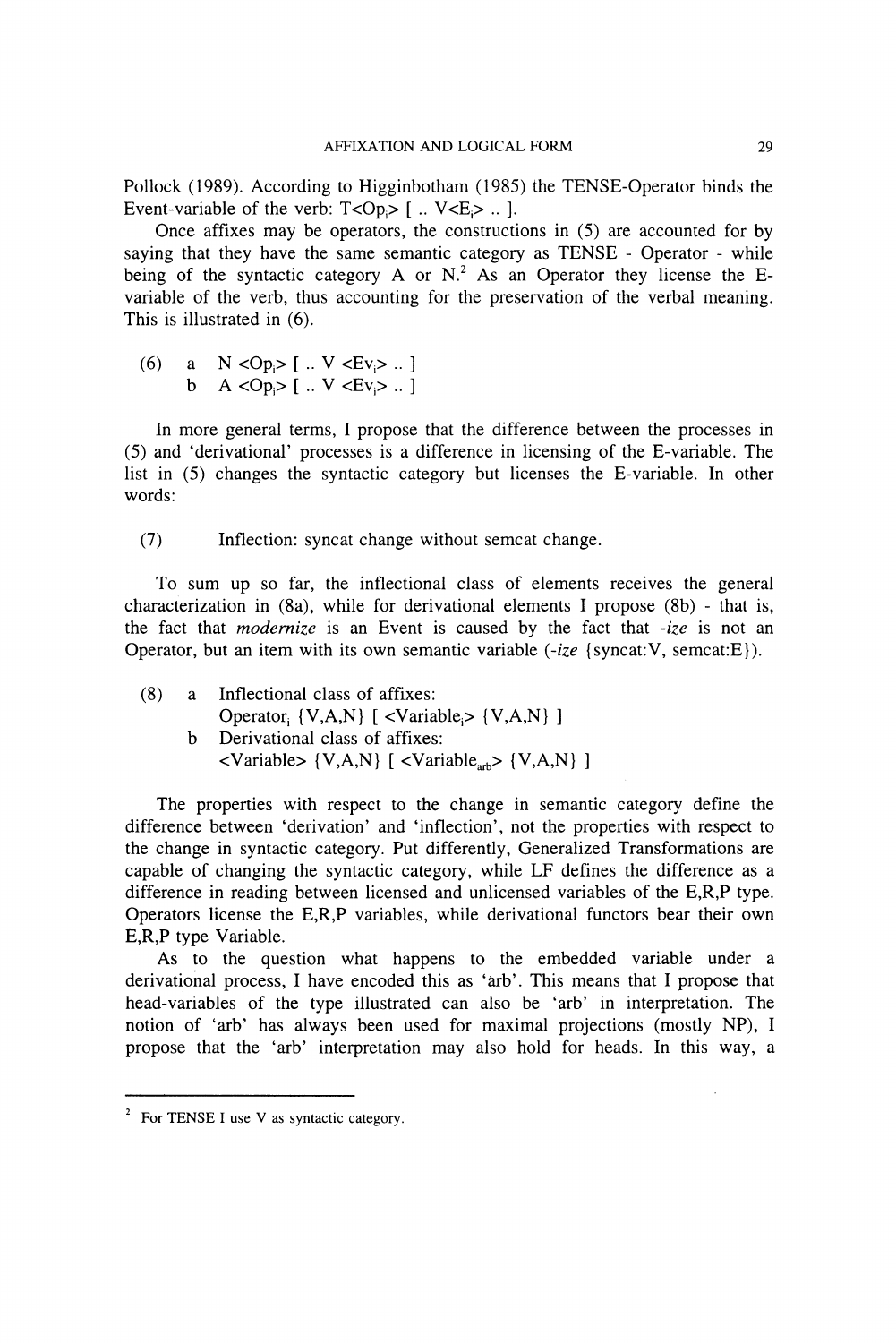natural link with the notion of referential island is made; it has always been claimed that the base of a derived item does not have the normal referential properties when compared to the base of an inflected item. Giving the index 'arb' to the head-variable is nothing more and nothing less than a formalization of this intuition. The advantage of making this a formalism becomes clear in the next section.

### *3. Referential islands*

As now the notion 'arbitrary' applied to a head governed by a derivational functor is no longer a reflex of the model, but directly encoded in the structure, this allows us to use the arbitrary property of the head for the explanation of other phenomena.

*3.1. Heads.* Let us first consider heads. Words of the derivational class get a GTderivation of the type illustrated in (9).

(9) ..  $X_2 + X_1$  [ .. t<sub>2</sub> .. ]: modern<sub>2</sub>+ize<sub>1</sub>, shelv<sub>2</sub>+e<sub>1</sub>

For e.g. Hale and Keyser (1992) an algorithm will apply, which assures the property of referential islandhood. The general effect of this algorithm is that the whole will function as the  $X_1$  for syntax, while the algorithm itself is responsible for the deletion of the trace, which makes the embedded element invisible for interpretation. Under the approach defended here, this amounts to (10), where the <ref>/<arb> notation is simply a notational variant.

```
(10) LF: modernize: EVENT<ref> [ .. PROPERTY<arb> ..] 
 shelve: EVENT<ref> [ .. REFERENT<arb> ..]
```
(10) confirms the intuition of Hale and Keyser (1992) and other theories about the referentiality of the elements which are combined. However, this has generally led to the postulation of a difference between levels, the lexicon versus syntax. This is no longer true nor necessary in the formalism I use here: GT can combine these elements, while at LF the embedded variables receive their interpretation dependent on the governor. This is the more detailed impact of the general definition given in (8b): If one shelves one's book, we are not refering to a particular shelf, we are refering to some arbitrary shelf.<sup>3</sup>

<sup>&</sup>lt;sup>3</sup> I assume that incorporated elements may be doubled by adjuncts: *He shelved his books on the top shelf.*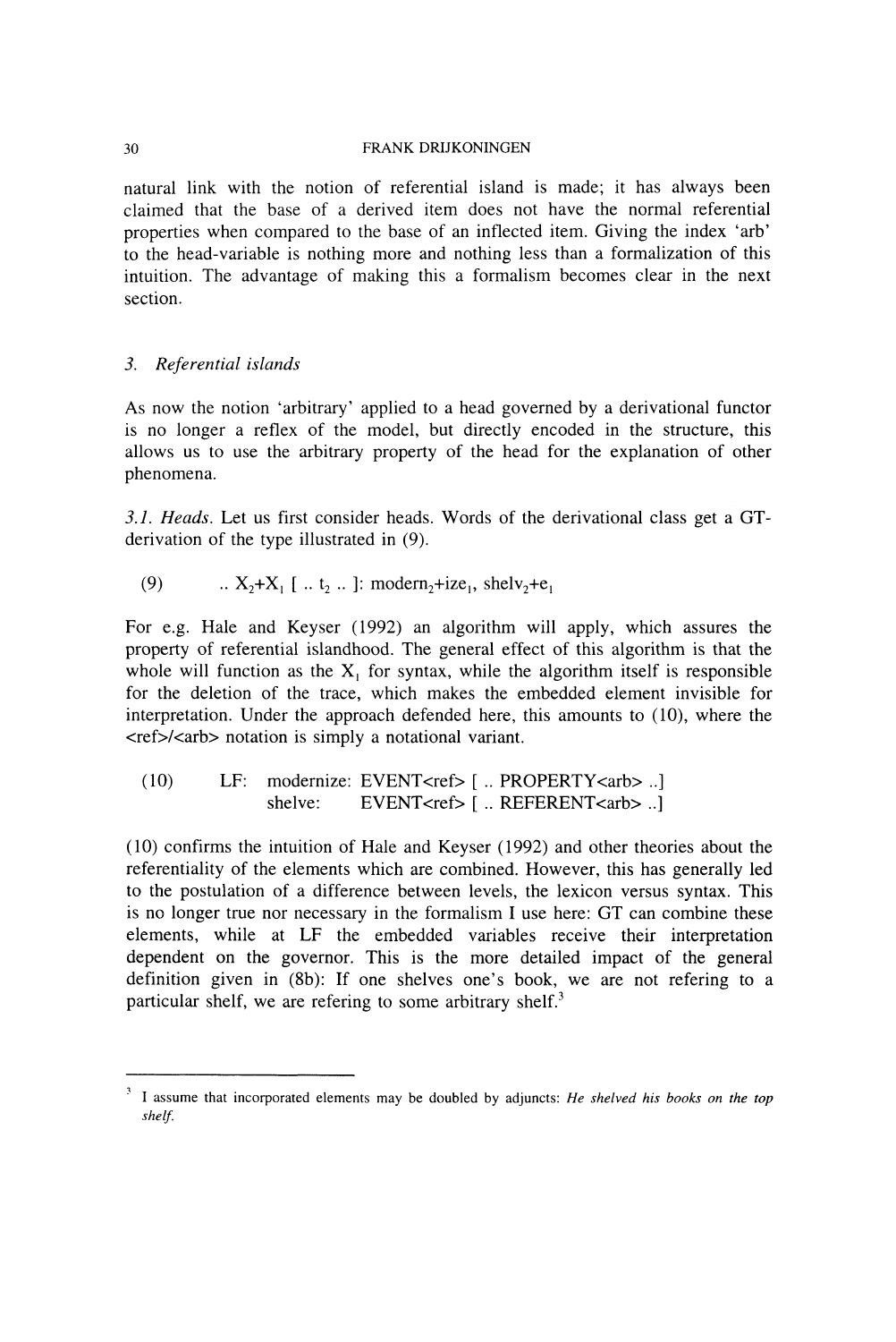*3.2. Arguments.* As now the properties of the embedded head of a derivationally formed word are encoded, I argue that the referential properties of other elements in the government domain are also under the influence of this arbitrarily interpreted head. Let me say that the referential properties of constituents depend on the head of the constituent. The general idea is that if the head is referential, then its arguments must be referential too; a referential head referentially licenses its arguments. Likewise, an arbitrary head does not referentially license its arguments, the licensing of the arguments has to come from elsewhere. This is in general what seems to happen in the 'lexicon' with respect to argument structure: the various operations of deletion, addition, internalization and externalization in Williams' (1981) sense.

First consider the addition of *-ize* to *modern,* as in (11).

(11) He -ize [the house modern]

GT has started with *modern,* and *the house* saturates the one argument it takes. Further computation adds the morpheme *-ize* which takes the existing constituent as its complement. *Ize* has one external theta-role to assign, a role which is discharged on the subject position. With respect to e.g. Williams (1981), there is no 'addition' of a theta-role: the affix just has an external role to discharge. The empirical difference is minor of course, but there is also no internalization in this system. In the way sketched, the internalizing effect is just a consequence of GT. In the configuration given, the subject of *modern* cannot but surface as the object of *-ize.* There is no separate rule needed. As far as LF is concerned, we derive the representation in (12). Next to the already seen head-variables, the representation is based on the idea that the referential head referentially licenses the arguments in its government domain.

```
(12) NP1<ref> Event<ref> [ NP2<ref> Property<arb>]
       \— E R L —/ (Exceptional Referential Licensing)
```
With respect to the arguments, both NPs are in the domain of *-ize,* under the assumption that the subject of an embedded small clause is governed by the verbal governor. I have called this process 'Exceptional Referential Licensing' In other words, *the house* is inherited in the process of *-ize* affixation because it is the external argument of the embedded predicate. Brief, the process illustrated with *modernize* entails inheritance via internalization and addition of a thematic role as an automatic consequence of GT.

The prediction of a representation like (12) is clear. In the domain of the arbitrarily interpreted Property other NPs than the externally licensed subject will not be referentially licensed. An example of this pattern is found in a rather classical problem for inheritance theory, illustrated in (13).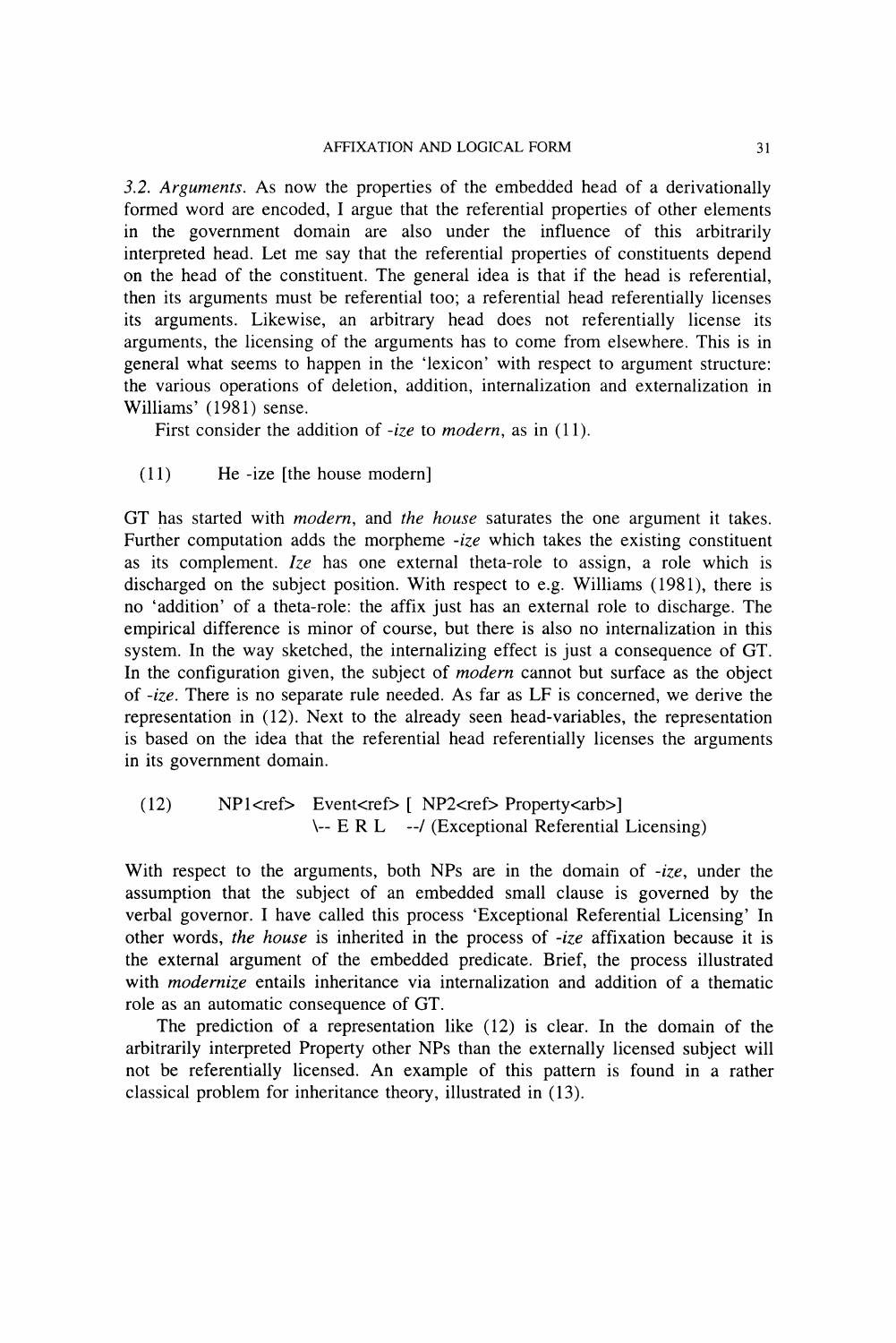|  | $(13)$ a NP is bang (voor NP)                            | 'NP is afraid of NP' |  |  |
|--|----------------------------------------------------------|----------------------|--|--|
|  | b NP is bangelijk (*voor NP) 'NP is "afraidish" (of NP)' |                      |  |  |

Although the adjective *bang* can be input to a process which is spelled-out via *-elijk,* this process entails the non-inheritance of the original internal argument. The NP which functions as the subject of *bang* is retained as the subject of *bangelijk.* Therefore, in terms of GT, we have a morphematic raising predicate, as illustrated in (14):

(14)  $NP_i$  -elijk [ t<sub>i</sub> [bang NP]]

This means that the internal argument remains in the domain of the nonreferentially licensed Property. If non-referential heads spread this property inside the domain they govern, this complement cannot be but non-referential itself. Hence, the LF in (15) is derived:

(15)  $NP_1$  Prop $\leq ref$  [t<sub>1</sub> [ Prop $\leq$ arb $>$  NP $\leq$ arb $>$ ]]

The LF is very close to the exact meaning of the phrase (13b). Someone who is *bangelijk* is in fact *bang* for undefinable arbitrary things. In other words, the process of 'deletion' of a thematic role via a morphological process also is a rather automatic reflex of the system defended.

Finally consider a more complex example:

|  |                               |  | $(16)$ a The readability $*0/$ of the book.                                          |  |  |
|--|-------------------------------|--|--------------------------------------------------------------------------------------|--|--|
|  |                               |  | $b - ity \mid NP_i$ [able $NP$ [read t, ]                                            |  |  |
|  | $\mathbf{c}$ and $\mathbf{c}$ |  | $R < r \in S$ $\leq R \in S$ $\leq R L$ $\leq R \in S$ $\leq R \in S$ $\leq R \in S$ |  |  |

D licenses the referential reading of the R-variable of *-ity.* As a consequence the external argument of the property *readable* is licensed referentially via ERL. The property *readable* itself is arbitrary, while the *read* event is arbitrary too. The object of *read* ultimately is referentially licensed, as NP-movement has brought this NP in the domain of the referential head *-ity.* The subject of the embedded *read* event is interpreted arbitrarily also, most likely because *able* is not an ERLlicenser (that is, ERL is like ECM dependent on the element).

In conclusion, in the government domain of referentially licensed heads the arguments are referentially licensed. Arguments outside this domain are not referentially licensed and receive arbitrary interpretation.

We basically maintain the same approach for adjunct and modifiers, for *He made the house very modern* versus *\*He very modernized the house.* Adjuncts are also dependent on the referentiality of the head they are supposed to modify.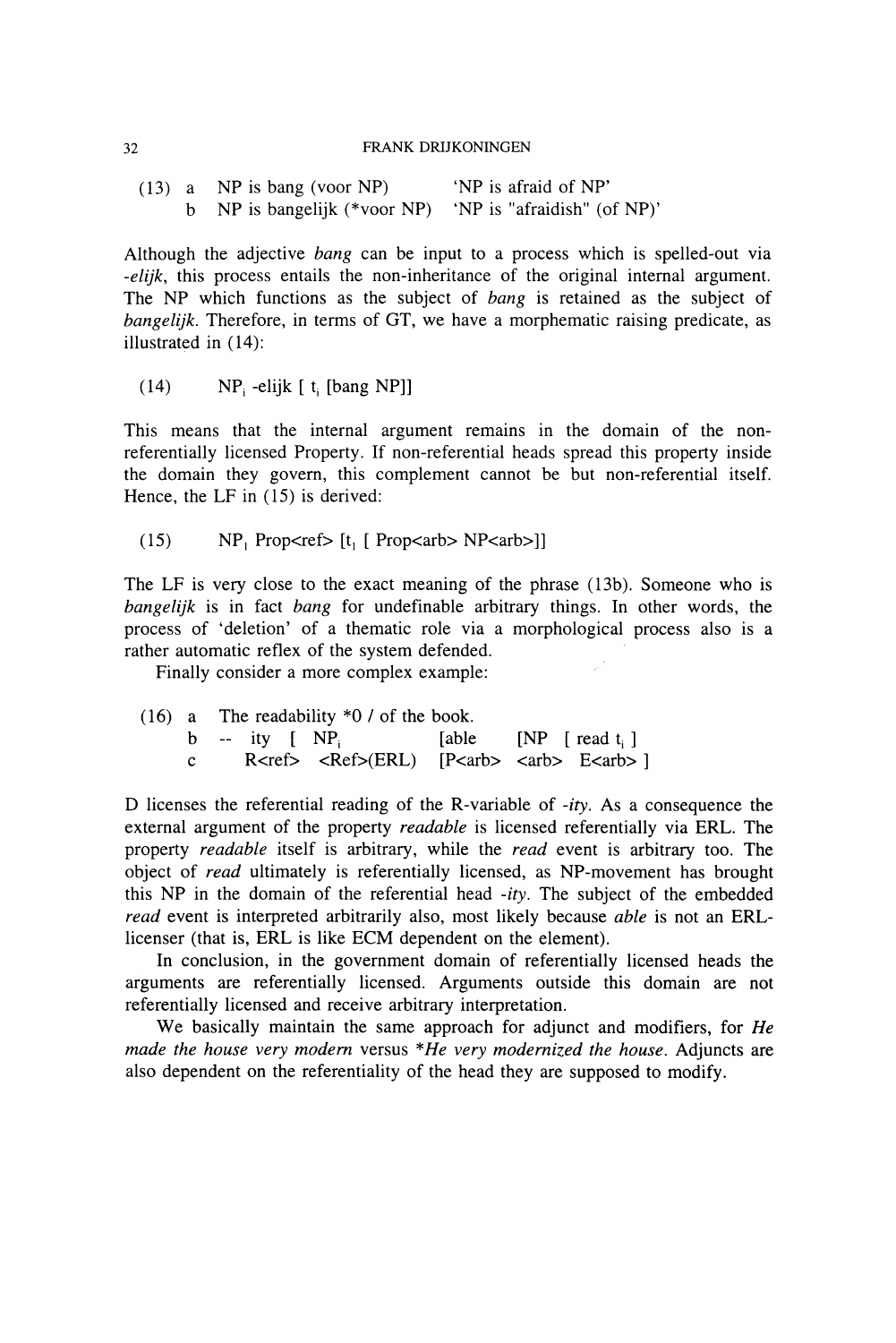*3.3. Conclusion.* The notion referential island is a notion relevant at the level of LF. Derivation creates 'new concepts' because the affixes introduce new variables of the E,R,P type, while the making of 'new concepts' as a process is a GToperation leading to a specific LF interpretation.

Arguments and adjuncts are directly dependent on the properties of the head, with the exception of the Subject, which in a number of cases can be referentially licensed by an external governor.

With respect to minimalism, we answer the question 'at which interface does referential islandhood play its role' with 'at LF'.

### *4. One illustration and some additions*

As an illustration, compare derivations with *-able* with verbal passives. In the theory presented the following generalizations and differences obtain for the two examples in  $(17)$ .<sup>4</sup>

(17) Y is read (by X) / Y is readable (for X). (i) the computation uniting heads generalizes: Head-movement. (ii) the higher position of the object generalizes: NP-movement. (iii) the lower position of the subject generalizes: adjunct. (iv) the syntactic category change generalizes: PASS and ABLE are A. (v) the semantic category change gives the difference:  $PASS: Op + E \leq ref$  versus ABLE:  $P + E \leq arb$ 

This leaves us with other empirical differences, differences beyond the fact that allegedly 'verbal' passives have licensed Event-variables (but bear category A). They are essentially three-fold. First, there are impersonal passives in Dutch, but no impersonal *-able* derivations, as shown in (18).

(18) a Er wordt gelachen. 'There is laughed' b \*Het/er is lachbaar. 'There/it is laughable'

The difference is encodable at LF. In (18a) we have an E-variable which by itself has no predication requirement, the predication requirement in sentences being connected to T or AGR. In (18b) on the contrary we have a Property which by itself has his own predication requirement. (18) simply translates 'A has one

**<sup>4</sup>**The intuition that *-able* derivations and verbal passives share a number of properties has been around. Some other generalizing properties are *\*The stone has been fallen / is fallable* and *\*The house has been possessed / is possessable.*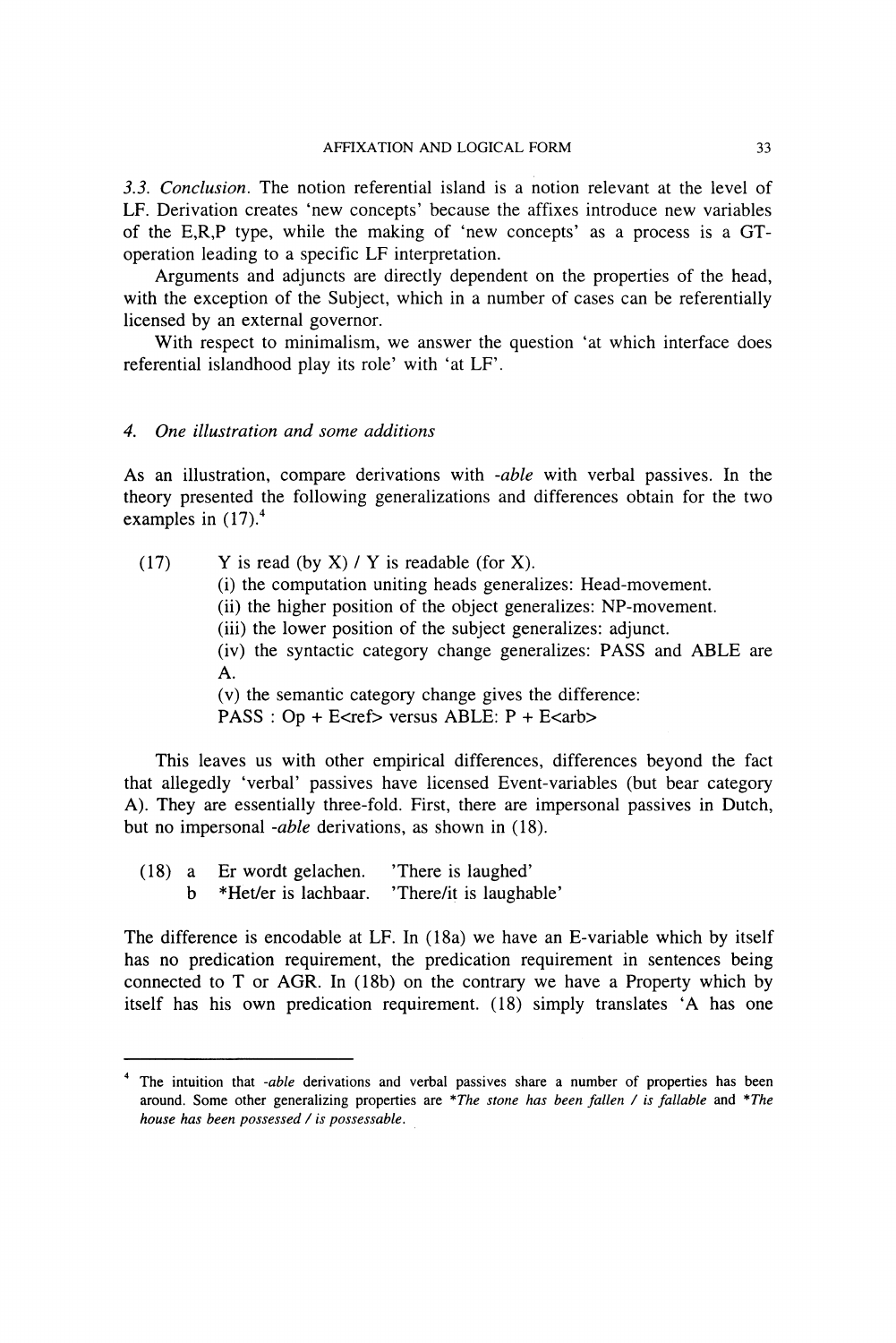predication index', while 'V has none' as 'P has one predication index' while 'E has none'.

Next consider the contrast in (19).

(19) a John is believed to be intelligent. b \* John is believable to be intelligent. ABLE [ NP believe [ IP ] Prop<ref> Event<arb> \*Ref.licensing

In (19a) the passive morpheme is an operator of the inflectional class, which makes the E-variable of *believe* licensed. Once *believe* is licensed, it in turn licenses its complement. Once the IP is licensed, the licensing procedure is continued inside the clause, which entails that the subject is referentially licensed. With *-able* however, we have a derivational affix, which does not license the Evariable of believe. If BELIEVE now is  $\langle$ arb>, it cannot license its complement, the IP. Although one can pick out the subject and move it to a position where referential licensing is possible (subject of ABLE), the rest of the complement remains unlicensed. So (19b) essentially is out for lack of Referential licensing of the complement IP, a consequence of the argument structure approach given for objects with the example *bangelijk.* The same analysis can be used for the contrast between *John has been given a book* and *\* John is giveable a book,* once one accepts a SC hypothesis for datives.

The third difference between *-able* derivations and verbal passives is the possibility of agent-oriented adverbials, as illustrated in (20):

- (20) a The paper was cited delibarately.
	- b \* The paper is delibaretely citeable.

This difference can also be accounted for. As the Event embedded under the passive operator is referential, the external argument of this Event is referential too (PASS [NP<ref> E<ref> NP-trace]); As the Event embedded under the *-able* functor is not referential, the external argument of this event is nonreferential too (ABLE [NP<arb> E<arb> NP-trace)). In the one case, the external argument is 'visible' for other rules, in the other case 'invisible'.

Finally, let us go back in history and consider the cases Fodor (1970) gave.

- (21) a Floyd caused the glass to melt on Sunday by heating it on Saturday,
	- b \* Floyd melted the glass on Sunday by heating it on Saturday.
	- c Floyd caused the glass to melt and it surpised me that it did.
	- d \* Floyd melted the glass and it surprised me that it did.
	- e TENSE<sub>i</sub> [ X<ref> CAUS <Ev<sub>i</sub>> [ Y<ref-ERL> melt<Ev<sub>arb</sub>> (t<sub>v</sub>) ]]
	- f TENSE<sub>i</sub> [ cause<Ev<sub>i</sub>> [<sub>IP</sub> Y<ref> to<Op<sub>i</sub>> melt <Ev<sub>i</sub>> (t<sub>v</sub>) ]]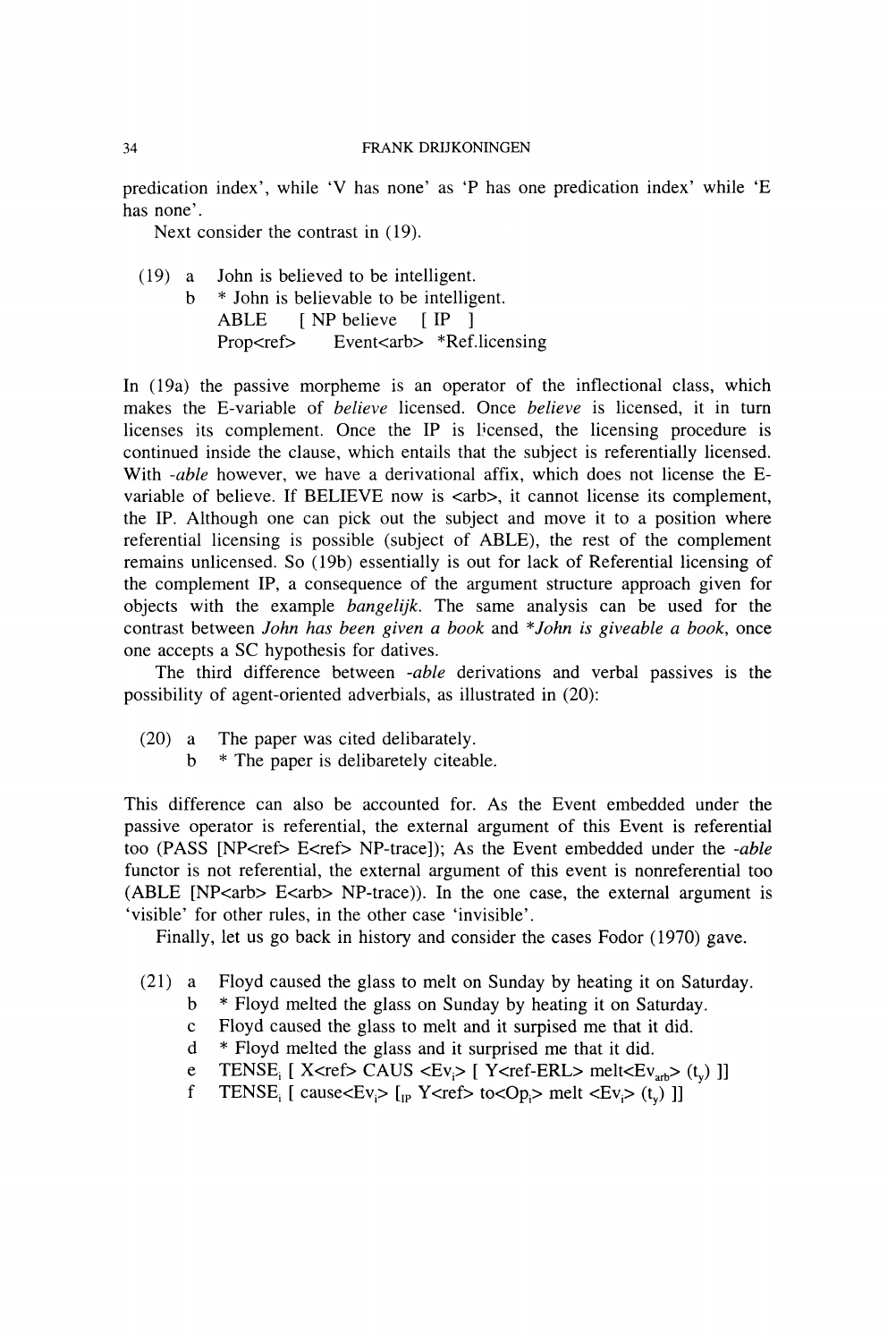The clauses (e) and (f) are simply an application of what I proposed so far. They are sufficient to rule out the ungrammatical examples; the basic difference is that the abstract CAUS head is an element of the derivational class with an arbitrary Event-variable in its complement, while the *cause* verb takes a fully licensed complement. The arguments of Fodor can thus be explained with our formalism.

Note that the basic issue Fodor addressed was the nature of D-structure. If however D-structure is non-existent in the minimalist program, we claim that her arguments are valid, but only bear on LF.

To conclude, we have successfully explained the differences between 'derivation' and 'inflection' and developed a formalism which is able to account for the most prominent arguments for a difference between 'lexical' and 'syntactic' computations (category changes in syntax, referential islandhood of derivation, derivational argument structure changes, Fodor). This leaves us with the issue of lexicalism announced in section 1.

Recall the two models given in (3). The theory sketched above corresponds directly to the syntacticist one. With the lexicalist one, the theory sketched above is easily convertable. As I declared the inflectional class to consist of Operators, one might ask how these Operators are licensed themselves. I could simply say that these Operators are the ones that must be licensed independently in the other box. With this type of model the formalism I developed can be looked upon as a specification of the algorithm Hale and Keyser (1992) have in mind (globally: put the elements with  $\langle$ ref $>$  in the extended lexicon). The basic question I want to ask however is: Which one of the two models is the more econominal?

I take economy as an evaluation measure for several competing derivations taking the fewest/shortest steps as the decisive criterion. Now simply take V, T and AGR. In the syntacticist model there are two steps. With the lexicalist model there are two steps in the first box (the building of the morphological complex), while there are also two steps in the second box (the syntactic checking of the morphological complex). From this point of view, the lexicalist model essentially does a double job. The double job property is present all over: e.g. freely assign Case and checking of Case, Doing double jobs does not look very econominal to me. The variant of economy I have in mind is 'economy of the model'.

Economy of the model has empirical effects. As an example, consider again verbal passives and *-able* derivations. As shown above, they share a number of properties, while the differences are treatable at LF. A notion of economy of the model encodes the intuition that externalization with *-able* in Williams' sense is a type of operation similar to NP-movement with verbal passives. If economy of the model holds, this 'promotion' to subject of an object should indeed be treated by the same computation.